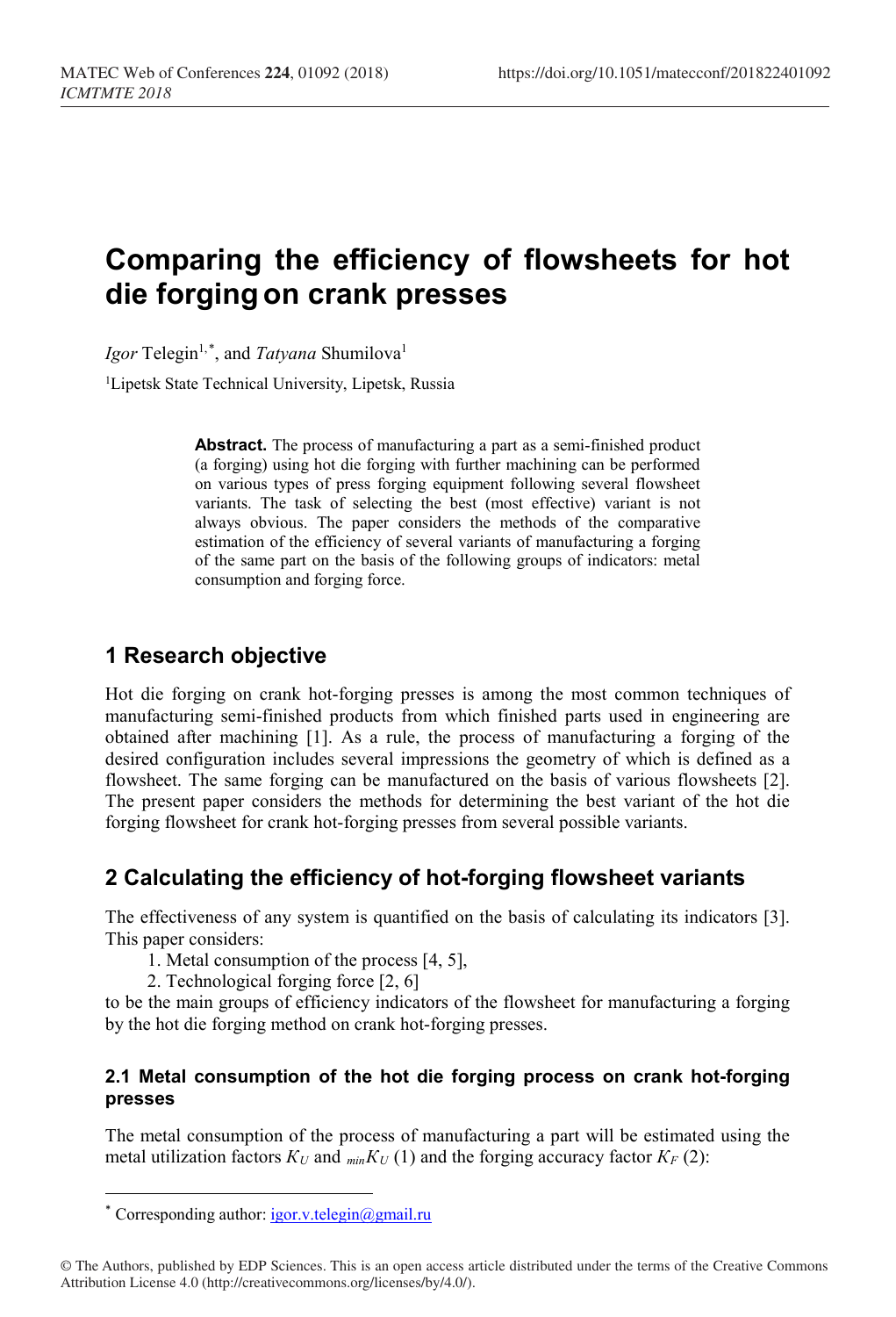$$
K_H = \frac{\mu}{0.5 \cdot (3M_{\text{min}} + 3M_{\text{max}})} \le 1, \ \min_{M} K_H = \frac{\mu}{3M_{\text{max}}} \le 1,\tag{1}
$$

where  $wM_{min}$ ,  $wM_{max}$  are minimum and maximum masses of the workpiece; *PM* is the mass of the part.

It is obvious that the higher  $K_U$  and  $_{min}K_U$ , the more effective the technological process is.

The minimum and maximum masses of the workpiece depend on many factors including:

• accuracy of rolled products, the method of cutting and heating the workpiece [4, 5];

• the forging flowsheet [6-8];

• allowances, tolerances and forge surpluses [2].

The minimum mass of the workpiece is equal to the minimum mass of the forging plus metal losses caused by heating. Its value can be determined by numerical simulation, e.g., in the QFORM program, or experimentally. This happens because the die impression cavities, especially when forming the external radii of the forging, are often finally filled simultaneously with the extrusion of metal with flash formation (or into the compensator) (Fig. 1) with a sharp increase in the forging force.

The maximum mass  $wM_{max}$  of the workpiece is greater than the minimum one due to the inaccuracy of rolled products, metal losses due to its cutting and heating [4, 5].



**Fig. 1.** Forging the "Pinion" part on the final impression: a - the final impression (forming the forging radii), b - the technological forging force.

The forging accuracy factor *КF*:

$$
K_{\Pi} = K_{\Pi} = \frac{\mu}{\pi M} \le 1,\tag{2}
$$

where  $F/M$  are masses of the forgings. The mass of the forging depends on the hot die forging flowsheet, is determined by the shape of the part, allowances, tolerances and surpluses specified for its dimensions. Quite time-consuming calculations of the volumes of round forgings and analyses of the obtained results are automated.

#### **2.2 Technological forging force**

Reasonable values of this indicator can be obtained by applying programs for modeling the hot die forging process by the finite element method. In this paper, QFORM (QuantorForm Ltd., Russia) was used for this purpose.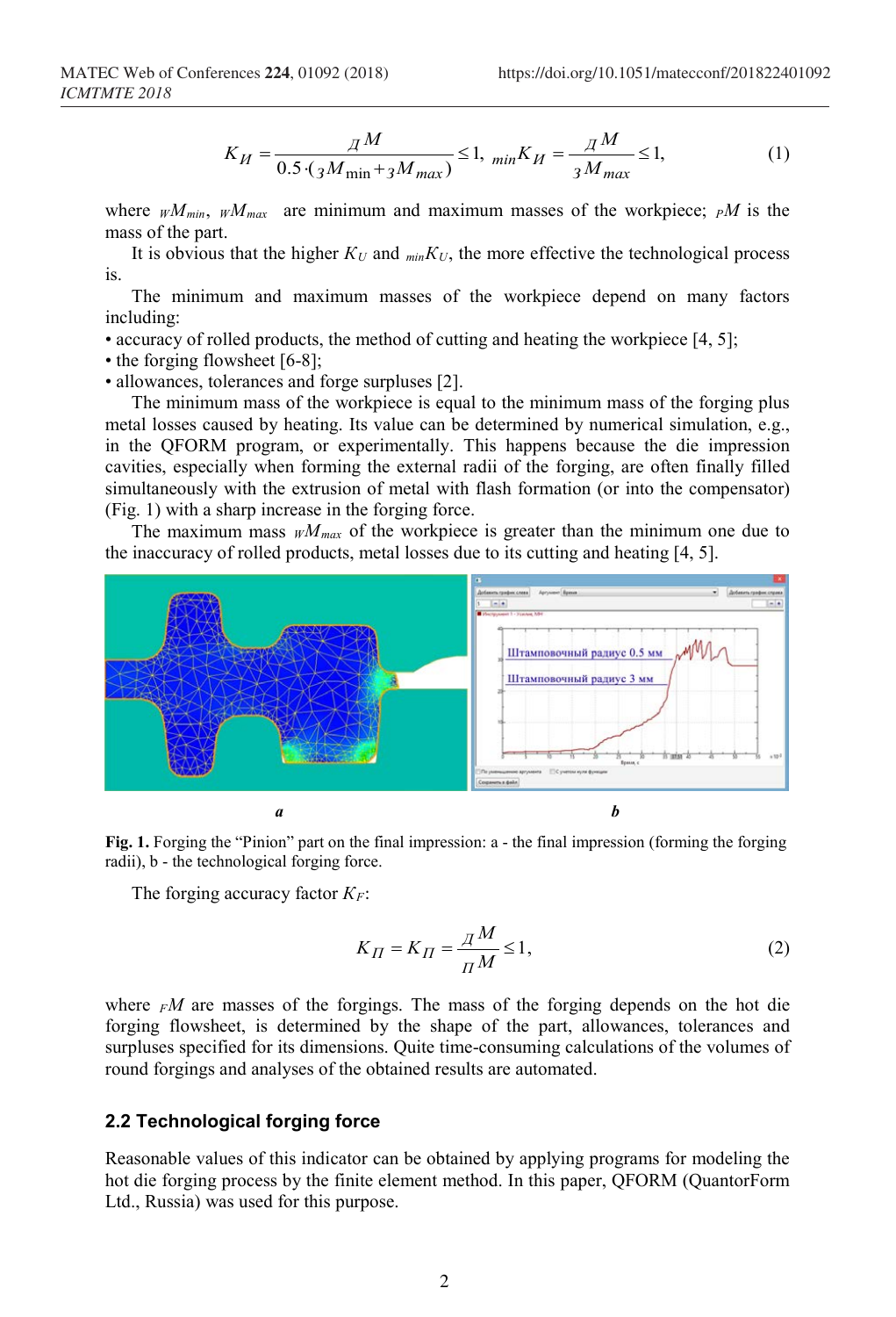Technological force, as well as metal consumption, is the most important criterion for the technological process efficiency. In order to quantitatively evaluate the technological force, its maximum *Pmax* value will be used, as well as the values of the minimum and the average safety factors *КS*, *avК<sup>S</sup>* on crank hot-forging presses when performing the technological operation (3).

$$
K_{3C} = \min(\frac{P_{\partial n}(\varphi)}{P_{\text{max}}(\varphi)}) > 1, \qquad c_p K_{3C} = \frac{\varphi_1}{\varphi_2} > 1, \qquad (3)
$$

$$
\frac{\int_{\varphi_1}^{\varphi_2} P_{\text{max}}(\varphi) d\varphi}{\int_{\varphi_1}^{\varphi_2} P_{\text{max}}(\varphi) d\varphi}
$$

where  $P_{as}(\varphi)$ ,  $P_{tech}(\varphi)$  are the functions of changes in allowable stresses on the press slide and in the technological force depending on the rotation angle of the crank press main shaft in the interval  $\lceil \varphi 1, \varphi 2 \rceil$ .

The efficiency factor  $a_V K_S$  is the ratio of the areas under the graphs of the allowable forces on the slide and the technological force. Physically, it is the ratio of the maximum possible work of the press to the work of plastic deformation forces.

# **3 Estimating the efficiency of flowsheet variants in forging the "Synchronizer hub" part**

Fig. 2 shows the "Synchronizer hub" part of the KAMAZ vehicle (further referred to as the pinion) and the technological impressions of hot die forging on crank hot-forging presses used in the manufacture of its forging in accordance with the traditional flowsheet. The mass of the part is 5.272 kg. The mass of the forging without surplus and losses caused by the workpiece manufacture is 6.5 kg.

The main features of the methods for calculating the hot die forging efficiency indicators on crank hot-forging presses used for manufacturing round forgings are considered on the example of improving this flowsheet (Fig. 2).

When manufacturing the forging of the pinion in accordance with the traditional flowsheet, the forged semi-finished product is formed in the open die of the preliminary impression from the workpiece obtained by setting (Fig. 2b, c). Before the final impression, the flash is cut in the closed die, then the final forging is performed and the connector is punched (Fig. 2d, d). Forging is performed on the crank hot-forging press К8544 with a nominal force of 25МН.

The minimum height of the workpiece with nominal diameter of 90 mm (round steel according to GOST 2590-2005, accuracy B1) calculated by modeling the hot die forging process on crank hot-forging presses in the QFORM program is 140.5 mm. The maximum height of the workpiece is 150.76 mm. The average mass of the workpiece is 7.4 kg.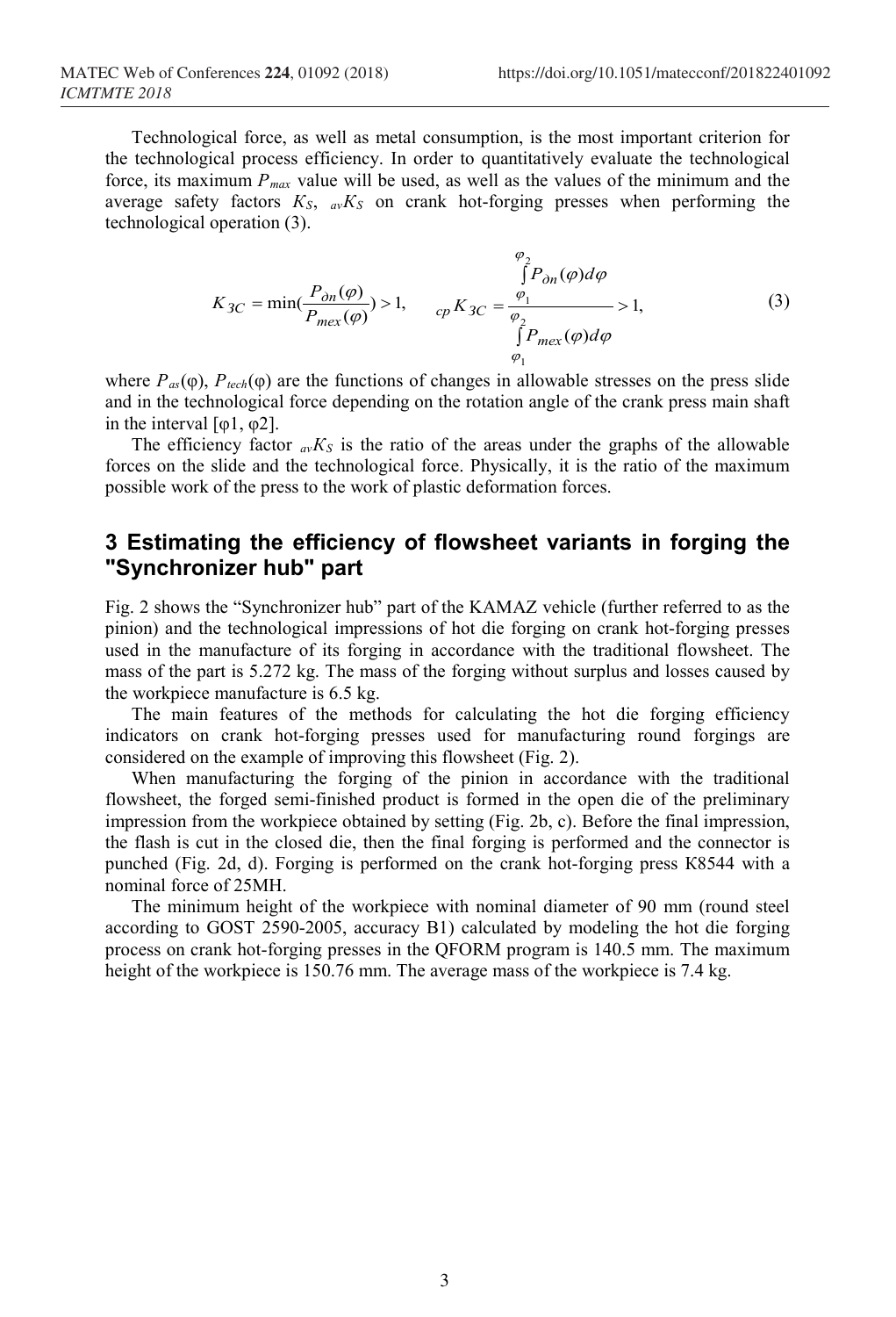

**Fig. 2.** The "pinion" part and forging impressions of the hot die forging process on crank hot-forging presses to manufacture its forging in accordance with the traditional technology:  $a - p$ inion part,  $b - p$ setting,  $c$  – preliminary forging,  $d$  – flash cutting and final forging,  $e$  – punching the connector.

**Variant 1.** Modeling the hot die forging process of the "pinion" part on the crank hotforging press K8544 in accordance with the traditional flowsheet is shown in Fig. 3.

The calculated values of performance indicators are:  $K_U = 0.726$  ( $_{min}K_U = 0.704$ );  $K_F =$ 0.784;  $P_{max} = 23.37 \text{MHz}$ ;  $K_S = 1.07 \text{ (av} K_S = 15.4)$ .



**Fig. 3.** The "pinion" part. The traditional hot die forging flowsheet (Variant 1): a – preliminary impression, b – final impression.

**Variant 2.** This particular flowsheet can be improved [2] by forming a projection in the preliminary impression (Fig. 4). The result is the formation of an outer radius of curvature with a value of  $\approx$  R0.5 mm, hence a reduction of the forging mass due to lower allowances for machining, as well as a lower technological effort in the final impression.

The calculated values of performance indicators are:  $K_U = 0.738$  ( $_{min}K_U = 0.717$ );  $K_F =$ 0.858;  $P_{max} = 18.6 \text{MHz}$ ;  $K_S = 1.29 \frac{a_v K_S}{5.32}$ .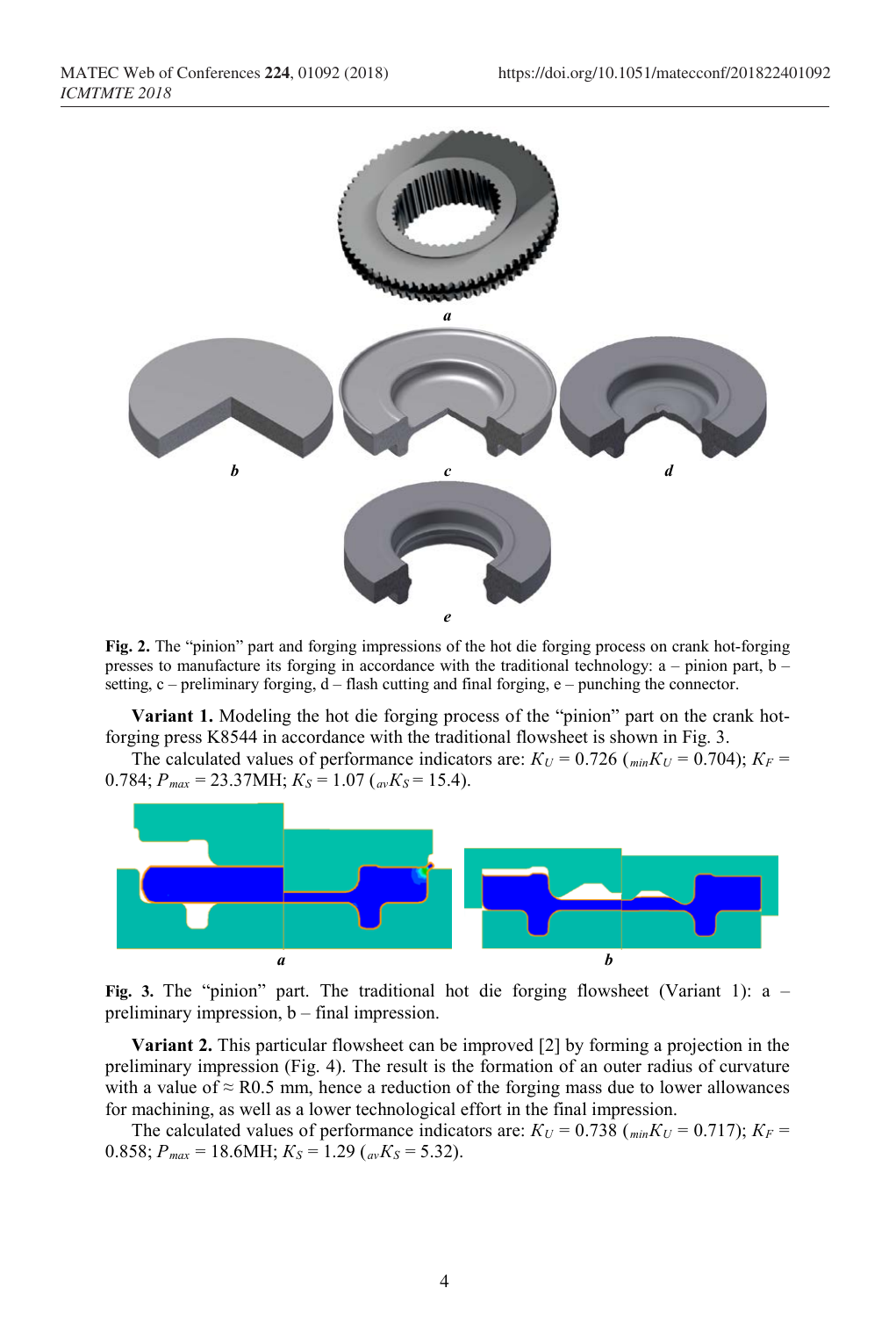

**Fig. 4.** The "pinion" part. The advanced hot die forging flowsheet (Variant 2): a, b - preliminary impression at minimum and maximum workpiece masses, c - final impression

**Variant 3.** Fig. 5 shows the third version of the hot die forging flowsheet. Punching on the preliminary impression is closed. The two projections formed in this impression are simultaneously compensators for metal surpluses. The final impression is open.

The calculated values of performance indicators are:  $K_U = 0.749$  ( $_{min}K_U = 0.727$ );  $K_F =$ 0.858;  $P_{max} = 11.81 \text{MHz}$ ;  $K_S = 1.21$  ( $_{av}K_S = 7.74$ ).



**Fig. 5.** The "pinion" part. detail of the gear. The advanced hot die forging flowsheet (Variant 3): a preliminary impression at minimum and maximum workpiece masses, b - final impression at minimum and maximum workpiece masses.

### **4 Summary**

A comparative evaluation of the three flowsheet variants for forging the "pinion" part showed that the best metal consumption indicators are typical for variant No. 3. This is due to the possibility of lowering the allowances for machining by forming special projections on the preliminary impression, the deformation of which serves as the beginning of forming the outer curvature radii of the forging in the impression (Fig. 4c). Besides, there is no extra metal consumption to form the flash as an obligatory condition for filling the inner corners of the die impression. In addition, the application of open forging in the final impression and no need to displace the metal as flash in forming the projections in the preliminary impression made it possible to reduce technological forces both in the preliminary and final impressions.

An essential advantage of the third variant of the die forging flowsheet is the possibility of applying crank hot-forging presses with a capacity of 16 MN instead of 25 MN to perform hot die forging operations. However, the application of a cheaper press (the cost of the crank hot-forging press is roughly proportional to its capacity) which operates at its maximum ( $_{min}K_3 \rightarrow 1$ ) requires additional studies [6, 9-12] related to the analysis of the influence of dynamic processes in the crank hot-forging press on its function.